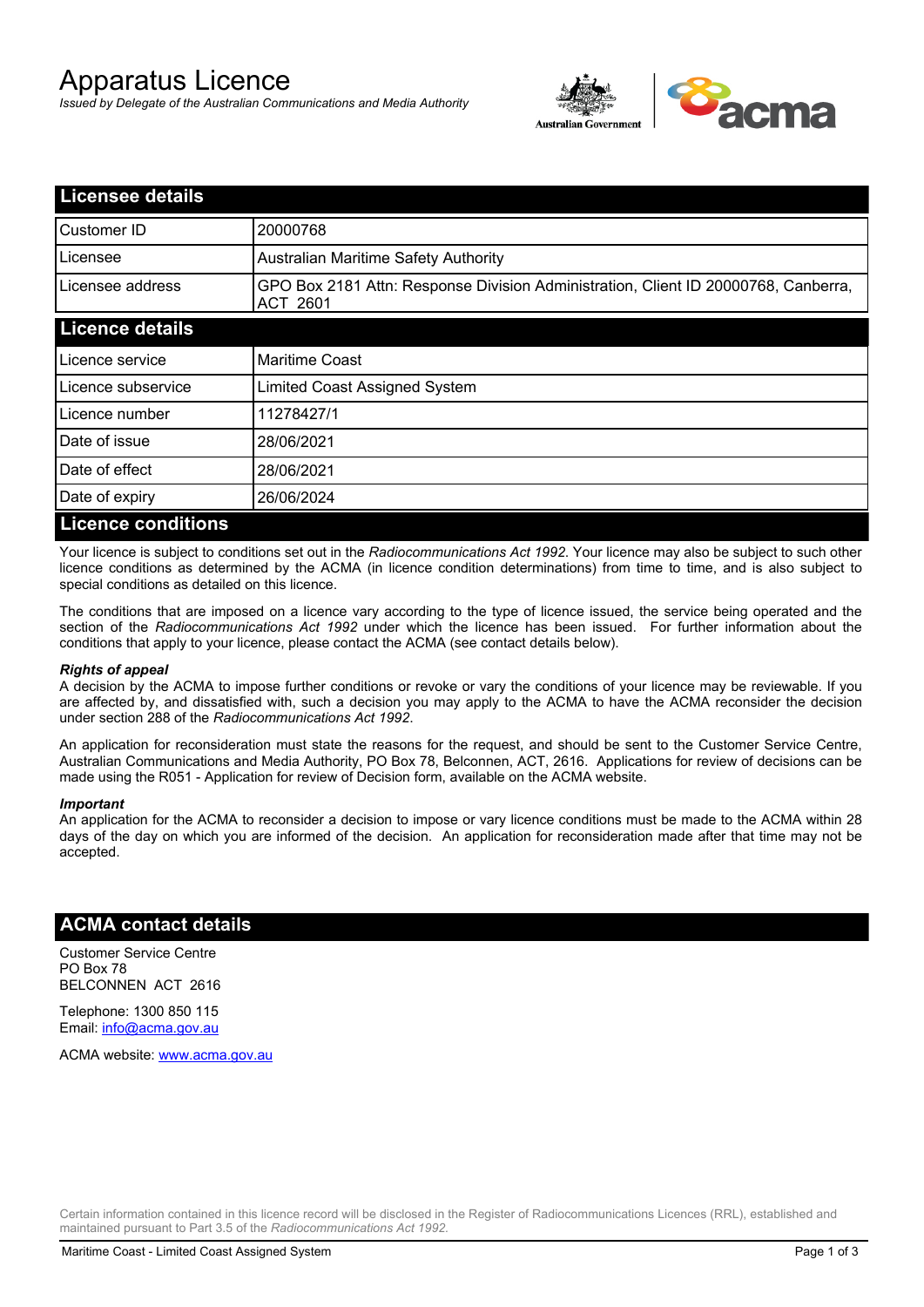# **Advisory Notes applying to licence no.: 11278427/1**

Conditions applicable to the operation of Limited Coast Assigned System authorised under this licence can be found in the Radiocommunications Licence Conditions (Apparatus Licence) Determination and the Radiocommunications Licence Conditions (Maritime Coast Licence) Determination. Copies of these determinations are available from the ACMA and from the ACMA home page (www.acma.gov.au).